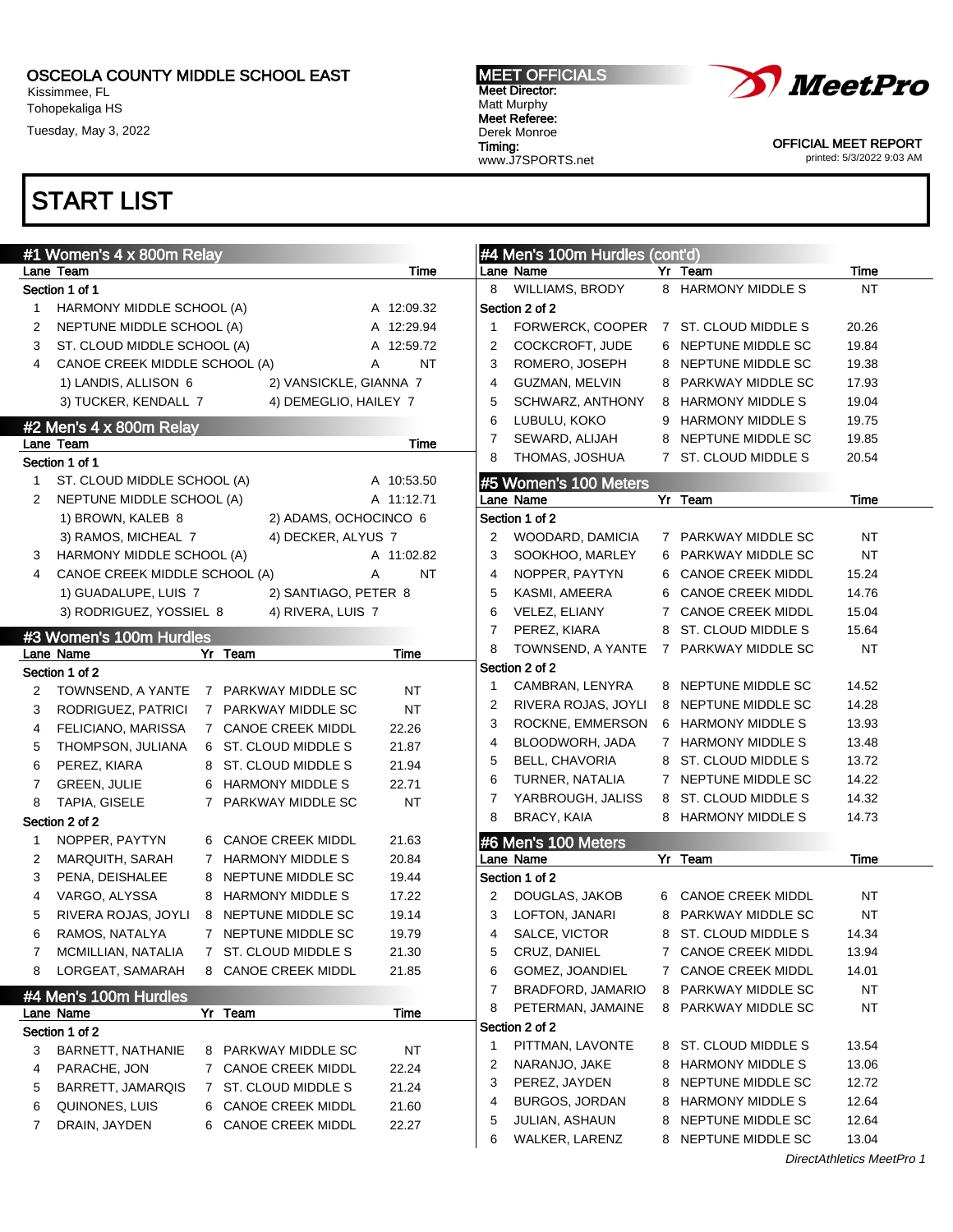Kissimmee, FL Tohopekaliga HS

Tuesday, May 3, 2022

# START LIST

| Lane Name<br>Yr Team<br>Time<br>Lane Team<br>Time<br>MEDINA-RODRIGUEZ.<br>8 HARMONY MIDDLE S<br>13.08<br>Section 1 of 1<br>$7^{\circ}$<br>DIONISI, GADIEL<br><b>NT</b><br>7 ST. CLOUD MIDDLE S<br>13.64<br>PARKWAY MIDDLE SCHOOL -KISSIMMEE (A)<br>8<br>Α<br>2<br>1) BYRD, MCKENZIE 7<br>2) GREEN, ZI' TERIA 8<br>#7 Women's 1600 Meters<br>3) WOODARD, DAMICIA 7<br>4) TOWNSEND, A YANTEE 7<br>$Yr$ Team<br>Lane Name<br>Time<br>NEPTUNE MIDDLE SCHOOL (A)<br>57.85<br>3<br>Α<br>Section 1 of 1<br>2) RIVERA ROJAS, JOYLIET 8<br>1) LEE, CAELYN 7<br>CAMUS, ABBY<br>6 HARMONY MIDDLE S<br>6:08.84<br>1<br>4) TURNER, NATALIA 7<br>3) CAMBRAN, LENYRA 8<br>FROST, JADYN<br>7 HARMONY MIDDLE S<br>6:26.54<br>2<br>56.54<br>ST. CLOUD MIDDLE SCHOOL (A)<br>Α<br>4<br>PRESCOTT, AUBREY<br>7 HARMONY MIDDLE S<br>6:27.86<br>3<br>56.98<br>HARMONY MIDDLE SCHOOL (A)<br>5<br>Α<br><b>WERK, GEORGIA</b><br>6 HARMONY MIDDLE S<br>6:39.05<br>4<br>58.72<br>CANOE CREEK MIDDLE SCHOOL (A)<br>6<br>A<br>6:52.22<br>WETZEL, ELLA<br>ST. CLOUD MIDDLE S<br>5<br>6<br>6:53.30<br>6<br>LANDIS, ALLISON<br><b>CANOE CREEK MIDDL</b><br>6<br>#10 Men's $4 \times 100$ m Relay<br>VANSICKLE, GIANNA<br>7 CANOE CREEK MIDDL<br>6:59.59<br>Time<br>7<br>Lane Team<br>Section 1 of 1<br>ALVAREZ, MALLEIGH<br>7 NEPTUNE MIDDLE SC<br>7:02.63<br>8<br>TUCKER, KENDALL<br>7 CANOE CREEK MIDDL<br>7:15.41<br>PARKWAY MIDDLE SCHOOL -KISSIMMEE (A)<br>NT<br>9<br>2<br>Α<br>MUNNS, MAKAYLA<br>6 HARMONY MIDDLE S<br>7:16.69<br>2) BRADFORD, JAMARIO 8<br>1) BARNETT, NATHANIEL 8<br>10<br>DEUS, KAYLA<br>7 ST. CLOUD MIDDLE S<br>7:26.04<br>3) LOFTON, JANARI 8<br>4) PETERMAN, JAMAINE 8<br>11<br>NUNEZ, AMELIA<br><b>CANOE CREEK MIDDL</b><br>7:29.63<br>ST. CLOUD MIDDLE SCHOOL (A)<br>53.71<br>12<br>6<br>3<br>Α<br>50.94<br>ORTEGA, SOFIA<br>ST. CLOUD MIDDLE S<br>8:02.18<br>NEPTUNE MIDDLE SCHOOL (A)<br>13<br>4<br>Α<br>6<br>2) WALKER, LARENZ 8<br>ROJAS, MIKEIHLA<br>8 ST. CLOUD MIDDLE S<br>1) SERRANO, HALO 7<br>9:00.00<br>14<br>7 ST. CLOUD MIDDLE S<br>SANDOVAL, ALISSON<br>3) PEREZ, JAYDEN 8<br>4) JULIAN, ASHAUN 8<br>9:00.00<br>15<br>RODRIGUEZ, PATRICI<br>7 PARKWAY MIDDLE SC<br><b>NT</b><br>HARMONY MIDDLE SCHOOL (A)<br>51.24<br>16<br>5<br>Α<br>CANOE CREEK MIDDLE SCHOOL (A)<br>55.04<br>6<br>A<br>#8 Men's 1600 Meters<br>Lane Name<br>Yr Team<br>Time<br>#11 Women's 400 Meters<br>Section 1 of 1<br>Lane Name<br>Yr Team<br>Time<br>Section 1 of 2<br>MAURO, DOMINIC<br><b>HARMONY MIDDLE S</b><br>5:26.19<br>1<br>8<br><b>NT</b><br>CARRY, LANGSTON<br>NEPTUNE MIDDLE SC<br>5:27.34<br>JEAN-BAPTISTE, DER<br>6 PARKWAY MIDDLE SC<br>2<br>2<br>6<br>1:26.96<br>GUADALUPE, LUIS<br>7 CANOE CREEK MIDDL<br>5:29.90<br>3<br>RIVERA, ADRYANA<br><b>CANOE CREEK MIDDL</b><br>3<br>8<br>1:21.58<br>RIVERA, LUIS<br>7 CANOE CREEK MIDDL<br>5:31.11<br>COOK, KHLOE<br>7 HARMONY MIDDLE S<br>4<br>4<br>CAMPBELL, KARISSA<br>ANSBAUGH, BRODY<br>ST. CLOUD MIDDLE S<br>5:31.46<br>5<br>7 ST. CLOUD MIDDLE S<br>1:23.94<br>5<br>$7\phantom{0}$<br><b>IGLESIAS, EINAR</b><br>7 NEPTUNE MIDDLE SC<br>5:40.33<br>6<br>EADY, JAKYILAH<br>7 ST. CLOUD MIDDLE S<br>NT<br>6<br>TAPIA, GISELE<br>ANTLE, ETHAN<br>NEPTUNE MIDDLE SC<br>5:45.74<br>$\overline{7}$<br>7 PARKWAY MIDDLE SC<br>NT<br>$\mathbf{7}$<br>$7^{\circ}$<br>Section 2 of 2<br>RODRIGUEZ, YOSSIE<br><b>CANOE CREEK MIDDL</b><br>5:48.15<br>8<br>8<br>9<br>BUTLER, ZAK<br>7 HARMONY MIDDLE S<br>5:48.68<br>DEMEGLIO, HAILEY<br>7 CANOE CREEK MIDDL<br>1:17.03<br>1<br>6 ST. CLOUD MIDDLE S<br><b>BURSON, BYRON</b><br><b>HARMONY MIDDLE S</b><br>2<br>CLEVENGER, KAILEI<br>1:15.64<br>10<br>8<br>5:49.33<br>3<br>DIAZ, LIA<br>8 NEPTUNE MIDDLE SC<br>FOX, JULIAN<br>7 NEPTUNE MIDDLE SC<br>11<br>5:49.45<br>1:14.86<br>DECKER, ALYUS<br>NEPTUNE MIDDLE SC<br>HUSBANDS, ELLAH<br><b>HARMONY MIDDLE S</b><br>1:09.64<br>7<br>6:01.96<br>4<br>8<br>12<br>ARAYA, JONATHAN<br>CORDERO, NEVAEH<br>NEPTUNE MIDDLE SC<br>ST. CLOUD MIDDLE S<br>6:03.93<br>5<br>1:10.89<br>13<br>6<br>6<br>CARVARA, EMILY<br>NEPTUNE MIDDLE SC<br><b>GRIFFIN, HOWIE</b><br>HARMONY MIDDLE S<br>6:12.89<br>1:14.94<br>14<br>8<br>6<br>8<br>CARLSON, EMILY<br>DRAIN, JAYDEN<br><b>CANOE CREEK MIDDL</b><br>6:26.38<br><b>HARMONY MIDDLE S</b><br>1:16.14<br>15<br>6<br>7<br>7<br><b>HARMONY MIDDLE S</b><br>PEREZ, KIERELIZ<br><b>CANOE CREEK MIDDL</b><br>PIOTROSKI, NATHAN<br>6:30.96<br>8<br>1:18.20<br>16<br>7<br>6<br>DEVLIN, CARSON<br>ST. CLOUD MIDDLE S<br>6:38.07<br>17<br>7<br>#12 Men's 400 Meters<br>BUNNER, NOLAN<br>ST. CLOUD MIDDLE S<br>6:52.13<br>18<br>6<br>Lane Name<br>Yr Team<br>Time<br>GUNN, ISAIAH<br><b>CANOE CREEK MIDDL</b><br>NT<br>19<br>6<br>Section 1 of 2<br>PARKWAY MIDDLE SC<br>NT<br>HAIMER, YOUSSEF<br>20<br>7<br>VICTOR, THOMAYSO<br>7 PARKWAY MIDDLE SC<br>NT<br>ST. CLOUD MIDDLE S<br>NT<br>LOPEZ, AYDEN<br>21<br>7<br>7 ST. CLOUD MIDDLE S<br>NT<br>2<br><b>JUSTE, STANLEY</b><br>TAPIA, ANTHONY<br>PARKWAY MIDDLE SC<br><b>NT</b><br>22<br>6. | #6 Men's 100 Meters (cont'd) |  | #9 Women's 4 x 100m Relay |
|--------------------------------------------------------------------------------------------------------------------------------------------------------------------------------------------------------------------------------------------------------------------------------------------------------------------------------------------------------------------------------------------------------------------------------------------------------------------------------------------------------------------------------------------------------------------------------------------------------------------------------------------------------------------------------------------------------------------------------------------------------------------------------------------------------------------------------------------------------------------------------------------------------------------------------------------------------------------------------------------------------------------------------------------------------------------------------------------------------------------------------------------------------------------------------------------------------------------------------------------------------------------------------------------------------------------------------------------------------------------------------------------------------------------------------------------------------------------------------------------------------------------------------------------------------------------------------------------------------------------------------------------------------------------------------------------------------------------------------------------------------------------------------------------------------------------------------------------------------------------------------------------------------------------------------------------------------------------------------------------------------------------------------------------------------------------------------------------------------------------------------------------------------------------------------------------------------------------------------------------------------------------------------------------------------------------------------------------------------------------------------------------------------------------------------------------------------------------------------------------------------------------------------------------------------------------------------------------------------------------------------------------------------------------------------------------------------------------------------------------------------------------------------------------------------------------------------------------------------------------------------------------------------------------------------------------------------------------------------------------------------------------------------------------------------------------------------------------------------------------------------------------------------------------------------------------------------------------------------------------------------------------------------------------------------------------------------------------------------------------------------------------------------------------------------------------------------------------------------------------------------------------------------------------------------------------------------------------------------------------------------------------------------------------------------------------------------------------------------------------------------------------------------------------------------------------------------------------------------------------------------------------------------------------------------------------------------------------------------------------------------------------------------------------------------------------------------------------------------------------------------------------------------------------------------------------------------------------------------------------------------------------------------------------------------------------------------------------------------------------------------------------------------------------------------------------------------------------------------------------------------------------------------------------------------------------------------------------------------------------------------------------------------------------------------------------------------------------------------------------------------------------------------------------------------------------------------------------------------------------------------------------------------------------------------------------------------------------------------------------------------------|------------------------------|--|---------------------------|
|                                                                                                                                                                                                                                                                                                                                                                                                                                                                                                                                                                                                                                                                                                                                                                                                                                                                                                                                                                                                                                                                                                                                                                                                                                                                                                                                                                                                                                                                                                                                                                                                                                                                                                                                                                                                                                                                                                                                                                                                                                                                                                                                                                                                                                                                                                                                                                                                                                                                                                                                                                                                                                                                                                                                                                                                                                                                                                                                                                                                                                                                                                                                                                                                                                                                                                                                                                                                                                                                                                                                                                                                                                                                                                                                                                                                                                                                                                                                                                                                                                                                                                                                                                                                                                                                                                                                                                                                                                                                                                                                                                                                                                                                                                                                                                                                                                                                                                                                                                                                              |                              |  |                           |
|                                                                                                                                                                                                                                                                                                                                                                                                                                                                                                                                                                                                                                                                                                                                                                                                                                                                                                                                                                                                                                                                                                                                                                                                                                                                                                                                                                                                                                                                                                                                                                                                                                                                                                                                                                                                                                                                                                                                                                                                                                                                                                                                                                                                                                                                                                                                                                                                                                                                                                                                                                                                                                                                                                                                                                                                                                                                                                                                                                                                                                                                                                                                                                                                                                                                                                                                                                                                                                                                                                                                                                                                                                                                                                                                                                                                                                                                                                                                                                                                                                                                                                                                                                                                                                                                                                                                                                                                                                                                                                                                                                                                                                                                                                                                                                                                                                                                                                                                                                                                              |                              |  |                           |
|                                                                                                                                                                                                                                                                                                                                                                                                                                                                                                                                                                                                                                                                                                                                                                                                                                                                                                                                                                                                                                                                                                                                                                                                                                                                                                                                                                                                                                                                                                                                                                                                                                                                                                                                                                                                                                                                                                                                                                                                                                                                                                                                                                                                                                                                                                                                                                                                                                                                                                                                                                                                                                                                                                                                                                                                                                                                                                                                                                                                                                                                                                                                                                                                                                                                                                                                                                                                                                                                                                                                                                                                                                                                                                                                                                                                                                                                                                                                                                                                                                                                                                                                                                                                                                                                                                                                                                                                                                                                                                                                                                                                                                                                                                                                                                                                                                                                                                                                                                                                              |                              |  |                           |
|                                                                                                                                                                                                                                                                                                                                                                                                                                                                                                                                                                                                                                                                                                                                                                                                                                                                                                                                                                                                                                                                                                                                                                                                                                                                                                                                                                                                                                                                                                                                                                                                                                                                                                                                                                                                                                                                                                                                                                                                                                                                                                                                                                                                                                                                                                                                                                                                                                                                                                                                                                                                                                                                                                                                                                                                                                                                                                                                                                                                                                                                                                                                                                                                                                                                                                                                                                                                                                                                                                                                                                                                                                                                                                                                                                                                                                                                                                                                                                                                                                                                                                                                                                                                                                                                                                                                                                                                                                                                                                                                                                                                                                                                                                                                                                                                                                                                                                                                                                                                              |                              |  |                           |
|                                                                                                                                                                                                                                                                                                                                                                                                                                                                                                                                                                                                                                                                                                                                                                                                                                                                                                                                                                                                                                                                                                                                                                                                                                                                                                                                                                                                                                                                                                                                                                                                                                                                                                                                                                                                                                                                                                                                                                                                                                                                                                                                                                                                                                                                                                                                                                                                                                                                                                                                                                                                                                                                                                                                                                                                                                                                                                                                                                                                                                                                                                                                                                                                                                                                                                                                                                                                                                                                                                                                                                                                                                                                                                                                                                                                                                                                                                                                                                                                                                                                                                                                                                                                                                                                                                                                                                                                                                                                                                                                                                                                                                                                                                                                                                                                                                                                                                                                                                                                              |                              |  |                           |
|                                                                                                                                                                                                                                                                                                                                                                                                                                                                                                                                                                                                                                                                                                                                                                                                                                                                                                                                                                                                                                                                                                                                                                                                                                                                                                                                                                                                                                                                                                                                                                                                                                                                                                                                                                                                                                                                                                                                                                                                                                                                                                                                                                                                                                                                                                                                                                                                                                                                                                                                                                                                                                                                                                                                                                                                                                                                                                                                                                                                                                                                                                                                                                                                                                                                                                                                                                                                                                                                                                                                                                                                                                                                                                                                                                                                                                                                                                                                                                                                                                                                                                                                                                                                                                                                                                                                                                                                                                                                                                                                                                                                                                                                                                                                                                                                                                                                                                                                                                                                              |                              |  |                           |
|                                                                                                                                                                                                                                                                                                                                                                                                                                                                                                                                                                                                                                                                                                                                                                                                                                                                                                                                                                                                                                                                                                                                                                                                                                                                                                                                                                                                                                                                                                                                                                                                                                                                                                                                                                                                                                                                                                                                                                                                                                                                                                                                                                                                                                                                                                                                                                                                                                                                                                                                                                                                                                                                                                                                                                                                                                                                                                                                                                                                                                                                                                                                                                                                                                                                                                                                                                                                                                                                                                                                                                                                                                                                                                                                                                                                                                                                                                                                                                                                                                                                                                                                                                                                                                                                                                                                                                                                                                                                                                                                                                                                                                                                                                                                                                                                                                                                                                                                                                                                              |                              |  |                           |
|                                                                                                                                                                                                                                                                                                                                                                                                                                                                                                                                                                                                                                                                                                                                                                                                                                                                                                                                                                                                                                                                                                                                                                                                                                                                                                                                                                                                                                                                                                                                                                                                                                                                                                                                                                                                                                                                                                                                                                                                                                                                                                                                                                                                                                                                                                                                                                                                                                                                                                                                                                                                                                                                                                                                                                                                                                                                                                                                                                                                                                                                                                                                                                                                                                                                                                                                                                                                                                                                                                                                                                                                                                                                                                                                                                                                                                                                                                                                                                                                                                                                                                                                                                                                                                                                                                                                                                                                                                                                                                                                                                                                                                                                                                                                                                                                                                                                                                                                                                                                              |                              |  |                           |
|                                                                                                                                                                                                                                                                                                                                                                                                                                                                                                                                                                                                                                                                                                                                                                                                                                                                                                                                                                                                                                                                                                                                                                                                                                                                                                                                                                                                                                                                                                                                                                                                                                                                                                                                                                                                                                                                                                                                                                                                                                                                                                                                                                                                                                                                                                                                                                                                                                                                                                                                                                                                                                                                                                                                                                                                                                                                                                                                                                                                                                                                                                                                                                                                                                                                                                                                                                                                                                                                                                                                                                                                                                                                                                                                                                                                                                                                                                                                                                                                                                                                                                                                                                                                                                                                                                                                                                                                                                                                                                                                                                                                                                                                                                                                                                                                                                                                                                                                                                                                              |                              |  |                           |
|                                                                                                                                                                                                                                                                                                                                                                                                                                                                                                                                                                                                                                                                                                                                                                                                                                                                                                                                                                                                                                                                                                                                                                                                                                                                                                                                                                                                                                                                                                                                                                                                                                                                                                                                                                                                                                                                                                                                                                                                                                                                                                                                                                                                                                                                                                                                                                                                                                                                                                                                                                                                                                                                                                                                                                                                                                                                                                                                                                                                                                                                                                                                                                                                                                                                                                                                                                                                                                                                                                                                                                                                                                                                                                                                                                                                                                                                                                                                                                                                                                                                                                                                                                                                                                                                                                                                                                                                                                                                                                                                                                                                                                                                                                                                                                                                                                                                                                                                                                                                              |                              |  |                           |
|                                                                                                                                                                                                                                                                                                                                                                                                                                                                                                                                                                                                                                                                                                                                                                                                                                                                                                                                                                                                                                                                                                                                                                                                                                                                                                                                                                                                                                                                                                                                                                                                                                                                                                                                                                                                                                                                                                                                                                                                                                                                                                                                                                                                                                                                                                                                                                                                                                                                                                                                                                                                                                                                                                                                                                                                                                                                                                                                                                                                                                                                                                                                                                                                                                                                                                                                                                                                                                                                                                                                                                                                                                                                                                                                                                                                                                                                                                                                                                                                                                                                                                                                                                                                                                                                                                                                                                                                                                                                                                                                                                                                                                                                                                                                                                                                                                                                                                                                                                                                              |                              |  |                           |
|                                                                                                                                                                                                                                                                                                                                                                                                                                                                                                                                                                                                                                                                                                                                                                                                                                                                                                                                                                                                                                                                                                                                                                                                                                                                                                                                                                                                                                                                                                                                                                                                                                                                                                                                                                                                                                                                                                                                                                                                                                                                                                                                                                                                                                                                                                                                                                                                                                                                                                                                                                                                                                                                                                                                                                                                                                                                                                                                                                                                                                                                                                                                                                                                                                                                                                                                                                                                                                                                                                                                                                                                                                                                                                                                                                                                                                                                                                                                                                                                                                                                                                                                                                                                                                                                                                                                                                                                                                                                                                                                                                                                                                                                                                                                                                                                                                                                                                                                                                                                              |                              |  |                           |
|                                                                                                                                                                                                                                                                                                                                                                                                                                                                                                                                                                                                                                                                                                                                                                                                                                                                                                                                                                                                                                                                                                                                                                                                                                                                                                                                                                                                                                                                                                                                                                                                                                                                                                                                                                                                                                                                                                                                                                                                                                                                                                                                                                                                                                                                                                                                                                                                                                                                                                                                                                                                                                                                                                                                                                                                                                                                                                                                                                                                                                                                                                                                                                                                                                                                                                                                                                                                                                                                                                                                                                                                                                                                                                                                                                                                                                                                                                                                                                                                                                                                                                                                                                                                                                                                                                                                                                                                                                                                                                                                                                                                                                                                                                                                                                                                                                                                                                                                                                                                              |                              |  |                           |
|                                                                                                                                                                                                                                                                                                                                                                                                                                                                                                                                                                                                                                                                                                                                                                                                                                                                                                                                                                                                                                                                                                                                                                                                                                                                                                                                                                                                                                                                                                                                                                                                                                                                                                                                                                                                                                                                                                                                                                                                                                                                                                                                                                                                                                                                                                                                                                                                                                                                                                                                                                                                                                                                                                                                                                                                                                                                                                                                                                                                                                                                                                                                                                                                                                                                                                                                                                                                                                                                                                                                                                                                                                                                                                                                                                                                                                                                                                                                                                                                                                                                                                                                                                                                                                                                                                                                                                                                                                                                                                                                                                                                                                                                                                                                                                                                                                                                                                                                                                                                              |                              |  |                           |
|                                                                                                                                                                                                                                                                                                                                                                                                                                                                                                                                                                                                                                                                                                                                                                                                                                                                                                                                                                                                                                                                                                                                                                                                                                                                                                                                                                                                                                                                                                                                                                                                                                                                                                                                                                                                                                                                                                                                                                                                                                                                                                                                                                                                                                                                                                                                                                                                                                                                                                                                                                                                                                                                                                                                                                                                                                                                                                                                                                                                                                                                                                                                                                                                                                                                                                                                                                                                                                                                                                                                                                                                                                                                                                                                                                                                                                                                                                                                                                                                                                                                                                                                                                                                                                                                                                                                                                                                                                                                                                                                                                                                                                                                                                                                                                                                                                                                                                                                                                                                              |                              |  |                           |
|                                                                                                                                                                                                                                                                                                                                                                                                                                                                                                                                                                                                                                                                                                                                                                                                                                                                                                                                                                                                                                                                                                                                                                                                                                                                                                                                                                                                                                                                                                                                                                                                                                                                                                                                                                                                                                                                                                                                                                                                                                                                                                                                                                                                                                                                                                                                                                                                                                                                                                                                                                                                                                                                                                                                                                                                                                                                                                                                                                                                                                                                                                                                                                                                                                                                                                                                                                                                                                                                                                                                                                                                                                                                                                                                                                                                                                                                                                                                                                                                                                                                                                                                                                                                                                                                                                                                                                                                                                                                                                                                                                                                                                                                                                                                                                                                                                                                                                                                                                                                              |                              |  |                           |
|                                                                                                                                                                                                                                                                                                                                                                                                                                                                                                                                                                                                                                                                                                                                                                                                                                                                                                                                                                                                                                                                                                                                                                                                                                                                                                                                                                                                                                                                                                                                                                                                                                                                                                                                                                                                                                                                                                                                                                                                                                                                                                                                                                                                                                                                                                                                                                                                                                                                                                                                                                                                                                                                                                                                                                                                                                                                                                                                                                                                                                                                                                                                                                                                                                                                                                                                                                                                                                                                                                                                                                                                                                                                                                                                                                                                                                                                                                                                                                                                                                                                                                                                                                                                                                                                                                                                                                                                                                                                                                                                                                                                                                                                                                                                                                                                                                                                                                                                                                                                              |                              |  |                           |
|                                                                                                                                                                                                                                                                                                                                                                                                                                                                                                                                                                                                                                                                                                                                                                                                                                                                                                                                                                                                                                                                                                                                                                                                                                                                                                                                                                                                                                                                                                                                                                                                                                                                                                                                                                                                                                                                                                                                                                                                                                                                                                                                                                                                                                                                                                                                                                                                                                                                                                                                                                                                                                                                                                                                                                                                                                                                                                                                                                                                                                                                                                                                                                                                                                                                                                                                                                                                                                                                                                                                                                                                                                                                                                                                                                                                                                                                                                                                                                                                                                                                                                                                                                                                                                                                                                                                                                                                                                                                                                                                                                                                                                                                                                                                                                                                                                                                                                                                                                                                              |                              |  |                           |
|                                                                                                                                                                                                                                                                                                                                                                                                                                                                                                                                                                                                                                                                                                                                                                                                                                                                                                                                                                                                                                                                                                                                                                                                                                                                                                                                                                                                                                                                                                                                                                                                                                                                                                                                                                                                                                                                                                                                                                                                                                                                                                                                                                                                                                                                                                                                                                                                                                                                                                                                                                                                                                                                                                                                                                                                                                                                                                                                                                                                                                                                                                                                                                                                                                                                                                                                                                                                                                                                                                                                                                                                                                                                                                                                                                                                                                                                                                                                                                                                                                                                                                                                                                                                                                                                                                                                                                                                                                                                                                                                                                                                                                                                                                                                                                                                                                                                                                                                                                                                              |                              |  |                           |
|                                                                                                                                                                                                                                                                                                                                                                                                                                                                                                                                                                                                                                                                                                                                                                                                                                                                                                                                                                                                                                                                                                                                                                                                                                                                                                                                                                                                                                                                                                                                                                                                                                                                                                                                                                                                                                                                                                                                                                                                                                                                                                                                                                                                                                                                                                                                                                                                                                                                                                                                                                                                                                                                                                                                                                                                                                                                                                                                                                                                                                                                                                                                                                                                                                                                                                                                                                                                                                                                                                                                                                                                                                                                                                                                                                                                                                                                                                                                                                                                                                                                                                                                                                                                                                                                                                                                                                                                                                                                                                                                                                                                                                                                                                                                                                                                                                                                                                                                                                                                              |                              |  |                           |
|                                                                                                                                                                                                                                                                                                                                                                                                                                                                                                                                                                                                                                                                                                                                                                                                                                                                                                                                                                                                                                                                                                                                                                                                                                                                                                                                                                                                                                                                                                                                                                                                                                                                                                                                                                                                                                                                                                                                                                                                                                                                                                                                                                                                                                                                                                                                                                                                                                                                                                                                                                                                                                                                                                                                                                                                                                                                                                                                                                                                                                                                                                                                                                                                                                                                                                                                                                                                                                                                                                                                                                                                                                                                                                                                                                                                                                                                                                                                                                                                                                                                                                                                                                                                                                                                                                                                                                                                                                                                                                                                                                                                                                                                                                                                                                                                                                                                                                                                                                                                              |                              |  |                           |
|                                                                                                                                                                                                                                                                                                                                                                                                                                                                                                                                                                                                                                                                                                                                                                                                                                                                                                                                                                                                                                                                                                                                                                                                                                                                                                                                                                                                                                                                                                                                                                                                                                                                                                                                                                                                                                                                                                                                                                                                                                                                                                                                                                                                                                                                                                                                                                                                                                                                                                                                                                                                                                                                                                                                                                                                                                                                                                                                                                                                                                                                                                                                                                                                                                                                                                                                                                                                                                                                                                                                                                                                                                                                                                                                                                                                                                                                                                                                                                                                                                                                                                                                                                                                                                                                                                                                                                                                                                                                                                                                                                                                                                                                                                                                                                                                                                                                                                                                                                                                              |                              |  |                           |
|                                                                                                                                                                                                                                                                                                                                                                                                                                                                                                                                                                                                                                                                                                                                                                                                                                                                                                                                                                                                                                                                                                                                                                                                                                                                                                                                                                                                                                                                                                                                                                                                                                                                                                                                                                                                                                                                                                                                                                                                                                                                                                                                                                                                                                                                                                                                                                                                                                                                                                                                                                                                                                                                                                                                                                                                                                                                                                                                                                                                                                                                                                                                                                                                                                                                                                                                                                                                                                                                                                                                                                                                                                                                                                                                                                                                                                                                                                                                                                                                                                                                                                                                                                                                                                                                                                                                                                                                                                                                                                                                                                                                                                                                                                                                                                                                                                                                                                                                                                                                              |                              |  |                           |
|                                                                                                                                                                                                                                                                                                                                                                                                                                                                                                                                                                                                                                                                                                                                                                                                                                                                                                                                                                                                                                                                                                                                                                                                                                                                                                                                                                                                                                                                                                                                                                                                                                                                                                                                                                                                                                                                                                                                                                                                                                                                                                                                                                                                                                                                                                                                                                                                                                                                                                                                                                                                                                                                                                                                                                                                                                                                                                                                                                                                                                                                                                                                                                                                                                                                                                                                                                                                                                                                                                                                                                                                                                                                                                                                                                                                                                                                                                                                                                                                                                                                                                                                                                                                                                                                                                                                                                                                                                                                                                                                                                                                                                                                                                                                                                                                                                                                                                                                                                                                              |                              |  |                           |
|                                                                                                                                                                                                                                                                                                                                                                                                                                                                                                                                                                                                                                                                                                                                                                                                                                                                                                                                                                                                                                                                                                                                                                                                                                                                                                                                                                                                                                                                                                                                                                                                                                                                                                                                                                                                                                                                                                                                                                                                                                                                                                                                                                                                                                                                                                                                                                                                                                                                                                                                                                                                                                                                                                                                                                                                                                                                                                                                                                                                                                                                                                                                                                                                                                                                                                                                                                                                                                                                                                                                                                                                                                                                                                                                                                                                                                                                                                                                                                                                                                                                                                                                                                                                                                                                                                                                                                                                                                                                                                                                                                                                                                                                                                                                                                                                                                                                                                                                                                                                              |                              |  |                           |
|                                                                                                                                                                                                                                                                                                                                                                                                                                                                                                                                                                                                                                                                                                                                                                                                                                                                                                                                                                                                                                                                                                                                                                                                                                                                                                                                                                                                                                                                                                                                                                                                                                                                                                                                                                                                                                                                                                                                                                                                                                                                                                                                                                                                                                                                                                                                                                                                                                                                                                                                                                                                                                                                                                                                                                                                                                                                                                                                                                                                                                                                                                                                                                                                                                                                                                                                                                                                                                                                                                                                                                                                                                                                                                                                                                                                                                                                                                                                                                                                                                                                                                                                                                                                                                                                                                                                                                                                                                                                                                                                                                                                                                                                                                                                                                                                                                                                                                                                                                                                              |                              |  |                           |
|                                                                                                                                                                                                                                                                                                                                                                                                                                                                                                                                                                                                                                                                                                                                                                                                                                                                                                                                                                                                                                                                                                                                                                                                                                                                                                                                                                                                                                                                                                                                                                                                                                                                                                                                                                                                                                                                                                                                                                                                                                                                                                                                                                                                                                                                                                                                                                                                                                                                                                                                                                                                                                                                                                                                                                                                                                                                                                                                                                                                                                                                                                                                                                                                                                                                                                                                                                                                                                                                                                                                                                                                                                                                                                                                                                                                                                                                                                                                                                                                                                                                                                                                                                                                                                                                                                                                                                                                                                                                                                                                                                                                                                                                                                                                                                                                                                                                                                                                                                                                              |                              |  |                           |
|                                                                                                                                                                                                                                                                                                                                                                                                                                                                                                                                                                                                                                                                                                                                                                                                                                                                                                                                                                                                                                                                                                                                                                                                                                                                                                                                                                                                                                                                                                                                                                                                                                                                                                                                                                                                                                                                                                                                                                                                                                                                                                                                                                                                                                                                                                                                                                                                                                                                                                                                                                                                                                                                                                                                                                                                                                                                                                                                                                                                                                                                                                                                                                                                                                                                                                                                                                                                                                                                                                                                                                                                                                                                                                                                                                                                                                                                                                                                                                                                                                                                                                                                                                                                                                                                                                                                                                                                                                                                                                                                                                                                                                                                                                                                                                                                                                                                                                                                                                                                              |                              |  |                           |
|                                                                                                                                                                                                                                                                                                                                                                                                                                                                                                                                                                                                                                                                                                                                                                                                                                                                                                                                                                                                                                                                                                                                                                                                                                                                                                                                                                                                                                                                                                                                                                                                                                                                                                                                                                                                                                                                                                                                                                                                                                                                                                                                                                                                                                                                                                                                                                                                                                                                                                                                                                                                                                                                                                                                                                                                                                                                                                                                                                                                                                                                                                                                                                                                                                                                                                                                                                                                                                                                                                                                                                                                                                                                                                                                                                                                                                                                                                                                                                                                                                                                                                                                                                                                                                                                                                                                                                                                                                                                                                                                                                                                                                                                                                                                                                                                                                                                                                                                                                                                              |                              |  |                           |
|                                                                                                                                                                                                                                                                                                                                                                                                                                                                                                                                                                                                                                                                                                                                                                                                                                                                                                                                                                                                                                                                                                                                                                                                                                                                                                                                                                                                                                                                                                                                                                                                                                                                                                                                                                                                                                                                                                                                                                                                                                                                                                                                                                                                                                                                                                                                                                                                                                                                                                                                                                                                                                                                                                                                                                                                                                                                                                                                                                                                                                                                                                                                                                                                                                                                                                                                                                                                                                                                                                                                                                                                                                                                                                                                                                                                                                                                                                                                                                                                                                                                                                                                                                                                                                                                                                                                                                                                                                                                                                                                                                                                                                                                                                                                                                                                                                                                                                                                                                                                              |                              |  |                           |
|                                                                                                                                                                                                                                                                                                                                                                                                                                                                                                                                                                                                                                                                                                                                                                                                                                                                                                                                                                                                                                                                                                                                                                                                                                                                                                                                                                                                                                                                                                                                                                                                                                                                                                                                                                                                                                                                                                                                                                                                                                                                                                                                                                                                                                                                                                                                                                                                                                                                                                                                                                                                                                                                                                                                                                                                                                                                                                                                                                                                                                                                                                                                                                                                                                                                                                                                                                                                                                                                                                                                                                                                                                                                                                                                                                                                                                                                                                                                                                                                                                                                                                                                                                                                                                                                                                                                                                                                                                                                                                                                                                                                                                                                                                                                                                                                                                                                                                                                                                                                              |                              |  |                           |
|                                                                                                                                                                                                                                                                                                                                                                                                                                                                                                                                                                                                                                                                                                                                                                                                                                                                                                                                                                                                                                                                                                                                                                                                                                                                                                                                                                                                                                                                                                                                                                                                                                                                                                                                                                                                                                                                                                                                                                                                                                                                                                                                                                                                                                                                                                                                                                                                                                                                                                                                                                                                                                                                                                                                                                                                                                                                                                                                                                                                                                                                                                                                                                                                                                                                                                                                                                                                                                                                                                                                                                                                                                                                                                                                                                                                                                                                                                                                                                                                                                                                                                                                                                                                                                                                                                                                                                                                                                                                                                                                                                                                                                                                                                                                                                                                                                                                                                                                                                                                              |                              |  |                           |
|                                                                                                                                                                                                                                                                                                                                                                                                                                                                                                                                                                                                                                                                                                                                                                                                                                                                                                                                                                                                                                                                                                                                                                                                                                                                                                                                                                                                                                                                                                                                                                                                                                                                                                                                                                                                                                                                                                                                                                                                                                                                                                                                                                                                                                                                                                                                                                                                                                                                                                                                                                                                                                                                                                                                                                                                                                                                                                                                                                                                                                                                                                                                                                                                                                                                                                                                                                                                                                                                                                                                                                                                                                                                                                                                                                                                                                                                                                                                                                                                                                                                                                                                                                                                                                                                                                                                                                                                                                                                                                                                                                                                                                                                                                                                                                                                                                                                                                                                                                                                              |                              |  |                           |
|                                                                                                                                                                                                                                                                                                                                                                                                                                                                                                                                                                                                                                                                                                                                                                                                                                                                                                                                                                                                                                                                                                                                                                                                                                                                                                                                                                                                                                                                                                                                                                                                                                                                                                                                                                                                                                                                                                                                                                                                                                                                                                                                                                                                                                                                                                                                                                                                                                                                                                                                                                                                                                                                                                                                                                                                                                                                                                                                                                                                                                                                                                                                                                                                                                                                                                                                                                                                                                                                                                                                                                                                                                                                                                                                                                                                                                                                                                                                                                                                                                                                                                                                                                                                                                                                                                                                                                                                                                                                                                                                                                                                                                                                                                                                                                                                                                                                                                                                                                                                              |                              |  |                           |
|                                                                                                                                                                                                                                                                                                                                                                                                                                                                                                                                                                                                                                                                                                                                                                                                                                                                                                                                                                                                                                                                                                                                                                                                                                                                                                                                                                                                                                                                                                                                                                                                                                                                                                                                                                                                                                                                                                                                                                                                                                                                                                                                                                                                                                                                                                                                                                                                                                                                                                                                                                                                                                                                                                                                                                                                                                                                                                                                                                                                                                                                                                                                                                                                                                                                                                                                                                                                                                                                                                                                                                                                                                                                                                                                                                                                                                                                                                                                                                                                                                                                                                                                                                                                                                                                                                                                                                                                                                                                                                                                                                                                                                                                                                                                                                                                                                                                                                                                                                                                              |                              |  |                           |
|                                                                                                                                                                                                                                                                                                                                                                                                                                                                                                                                                                                                                                                                                                                                                                                                                                                                                                                                                                                                                                                                                                                                                                                                                                                                                                                                                                                                                                                                                                                                                                                                                                                                                                                                                                                                                                                                                                                                                                                                                                                                                                                                                                                                                                                                                                                                                                                                                                                                                                                                                                                                                                                                                                                                                                                                                                                                                                                                                                                                                                                                                                                                                                                                                                                                                                                                                                                                                                                                                                                                                                                                                                                                                                                                                                                                                                                                                                                                                                                                                                                                                                                                                                                                                                                                                                                                                                                                                                                                                                                                                                                                                                                                                                                                                                                                                                                                                                                                                                                                              |                              |  |                           |
|                                                                                                                                                                                                                                                                                                                                                                                                                                                                                                                                                                                                                                                                                                                                                                                                                                                                                                                                                                                                                                                                                                                                                                                                                                                                                                                                                                                                                                                                                                                                                                                                                                                                                                                                                                                                                                                                                                                                                                                                                                                                                                                                                                                                                                                                                                                                                                                                                                                                                                                                                                                                                                                                                                                                                                                                                                                                                                                                                                                                                                                                                                                                                                                                                                                                                                                                                                                                                                                                                                                                                                                                                                                                                                                                                                                                                                                                                                                                                                                                                                                                                                                                                                                                                                                                                                                                                                                                                                                                                                                                                                                                                                                                                                                                                                                                                                                                                                                                                                                                              |                              |  |                           |
|                                                                                                                                                                                                                                                                                                                                                                                                                                                                                                                                                                                                                                                                                                                                                                                                                                                                                                                                                                                                                                                                                                                                                                                                                                                                                                                                                                                                                                                                                                                                                                                                                                                                                                                                                                                                                                                                                                                                                                                                                                                                                                                                                                                                                                                                                                                                                                                                                                                                                                                                                                                                                                                                                                                                                                                                                                                                                                                                                                                                                                                                                                                                                                                                                                                                                                                                                                                                                                                                                                                                                                                                                                                                                                                                                                                                                                                                                                                                                                                                                                                                                                                                                                                                                                                                                                                                                                                                                                                                                                                                                                                                                                                                                                                                                                                                                                                                                                                                                                                                              |                              |  |                           |
|                                                                                                                                                                                                                                                                                                                                                                                                                                                                                                                                                                                                                                                                                                                                                                                                                                                                                                                                                                                                                                                                                                                                                                                                                                                                                                                                                                                                                                                                                                                                                                                                                                                                                                                                                                                                                                                                                                                                                                                                                                                                                                                                                                                                                                                                                                                                                                                                                                                                                                                                                                                                                                                                                                                                                                                                                                                                                                                                                                                                                                                                                                                                                                                                                                                                                                                                                                                                                                                                                                                                                                                                                                                                                                                                                                                                                                                                                                                                                                                                                                                                                                                                                                                                                                                                                                                                                                                                                                                                                                                                                                                                                                                                                                                                                                                                                                                                                                                                                                                                              |                              |  |                           |
|                                                                                                                                                                                                                                                                                                                                                                                                                                                                                                                                                                                                                                                                                                                                                                                                                                                                                                                                                                                                                                                                                                                                                                                                                                                                                                                                                                                                                                                                                                                                                                                                                                                                                                                                                                                                                                                                                                                                                                                                                                                                                                                                                                                                                                                                                                                                                                                                                                                                                                                                                                                                                                                                                                                                                                                                                                                                                                                                                                                                                                                                                                                                                                                                                                                                                                                                                                                                                                                                                                                                                                                                                                                                                                                                                                                                                                                                                                                                                                                                                                                                                                                                                                                                                                                                                                                                                                                                                                                                                                                                                                                                                                                                                                                                                                                                                                                                                                                                                                                                              |                              |  |                           |
|                                                                                                                                                                                                                                                                                                                                                                                                                                                                                                                                                                                                                                                                                                                                                                                                                                                                                                                                                                                                                                                                                                                                                                                                                                                                                                                                                                                                                                                                                                                                                                                                                                                                                                                                                                                                                                                                                                                                                                                                                                                                                                                                                                                                                                                                                                                                                                                                                                                                                                                                                                                                                                                                                                                                                                                                                                                                                                                                                                                                                                                                                                                                                                                                                                                                                                                                                                                                                                                                                                                                                                                                                                                                                                                                                                                                                                                                                                                                                                                                                                                                                                                                                                                                                                                                                                                                                                                                                                                                                                                                                                                                                                                                                                                                                                                                                                                                                                                                                                                                              |                              |  |                           |
|                                                                                                                                                                                                                                                                                                                                                                                                                                                                                                                                                                                                                                                                                                                                                                                                                                                                                                                                                                                                                                                                                                                                                                                                                                                                                                                                                                                                                                                                                                                                                                                                                                                                                                                                                                                                                                                                                                                                                                                                                                                                                                                                                                                                                                                                                                                                                                                                                                                                                                                                                                                                                                                                                                                                                                                                                                                                                                                                                                                                                                                                                                                                                                                                                                                                                                                                                                                                                                                                                                                                                                                                                                                                                                                                                                                                                                                                                                                                                                                                                                                                                                                                                                                                                                                                                                                                                                                                                                                                                                                                                                                                                                                                                                                                                                                                                                                                                                                                                                                                              |                              |  |                           |
|                                                                                                                                                                                                                                                                                                                                                                                                                                                                                                                                                                                                                                                                                                                                                                                                                                                                                                                                                                                                                                                                                                                                                                                                                                                                                                                                                                                                                                                                                                                                                                                                                                                                                                                                                                                                                                                                                                                                                                                                                                                                                                                                                                                                                                                                                                                                                                                                                                                                                                                                                                                                                                                                                                                                                                                                                                                                                                                                                                                                                                                                                                                                                                                                                                                                                                                                                                                                                                                                                                                                                                                                                                                                                                                                                                                                                                                                                                                                                                                                                                                                                                                                                                                                                                                                                                                                                                                                                                                                                                                                                                                                                                                                                                                                                                                                                                                                                                                                                                                                              |                              |  |                           |
|                                                                                                                                                                                                                                                                                                                                                                                                                                                                                                                                                                                                                                                                                                                                                                                                                                                                                                                                                                                                                                                                                                                                                                                                                                                                                                                                                                                                                                                                                                                                                                                                                                                                                                                                                                                                                                                                                                                                                                                                                                                                                                                                                                                                                                                                                                                                                                                                                                                                                                                                                                                                                                                                                                                                                                                                                                                                                                                                                                                                                                                                                                                                                                                                                                                                                                                                                                                                                                                                                                                                                                                                                                                                                                                                                                                                                                                                                                                                                                                                                                                                                                                                                                                                                                                                                                                                                                                                                                                                                                                                                                                                                                                                                                                                                                                                                                                                                                                                                                                                              |                              |  |                           |
|                                                                                                                                                                                                                                                                                                                                                                                                                                                                                                                                                                                                                                                                                                                                                                                                                                                                                                                                                                                                                                                                                                                                                                                                                                                                                                                                                                                                                                                                                                                                                                                                                                                                                                                                                                                                                                                                                                                                                                                                                                                                                                                                                                                                                                                                                                                                                                                                                                                                                                                                                                                                                                                                                                                                                                                                                                                                                                                                                                                                                                                                                                                                                                                                                                                                                                                                                                                                                                                                                                                                                                                                                                                                                                                                                                                                                                                                                                                                                                                                                                                                                                                                                                                                                                                                                                                                                                                                                                                                                                                                                                                                                                                                                                                                                                                                                                                                                                                                                                                                              |                              |  |                           |
|                                                                                                                                                                                                                                                                                                                                                                                                                                                                                                                                                                                                                                                                                                                                                                                                                                                                                                                                                                                                                                                                                                                                                                                                                                                                                                                                                                                                                                                                                                                                                                                                                                                                                                                                                                                                                                                                                                                                                                                                                                                                                                                                                                                                                                                                                                                                                                                                                                                                                                                                                                                                                                                                                                                                                                                                                                                                                                                                                                                                                                                                                                                                                                                                                                                                                                                                                                                                                                                                                                                                                                                                                                                                                                                                                                                                                                                                                                                                                                                                                                                                                                                                                                                                                                                                                                                                                                                                                                                                                                                                                                                                                                                                                                                                                                                                                                                                                                                                                                                                              |                              |  |                           |
|                                                                                                                                                                                                                                                                                                                                                                                                                                                                                                                                                                                                                                                                                                                                                                                                                                                                                                                                                                                                                                                                                                                                                                                                                                                                                                                                                                                                                                                                                                                                                                                                                                                                                                                                                                                                                                                                                                                                                                                                                                                                                                                                                                                                                                                                                                                                                                                                                                                                                                                                                                                                                                                                                                                                                                                                                                                                                                                                                                                                                                                                                                                                                                                                                                                                                                                                                                                                                                                                                                                                                                                                                                                                                                                                                                                                                                                                                                                                                                                                                                                                                                                                                                                                                                                                                                                                                                                                                                                                                                                                                                                                                                                                                                                                                                                                                                                                                                                                                                                                              |                              |  |                           |

MEET OFFICIALS Meet Director: Matt Murphy Meet Referee: Derek Monroe Timing: www.J7SPORTS.net



OFFICIAL MEET REPORT printed: 5/3/2022 9:03 AM

DirectAthletics MeetPro 2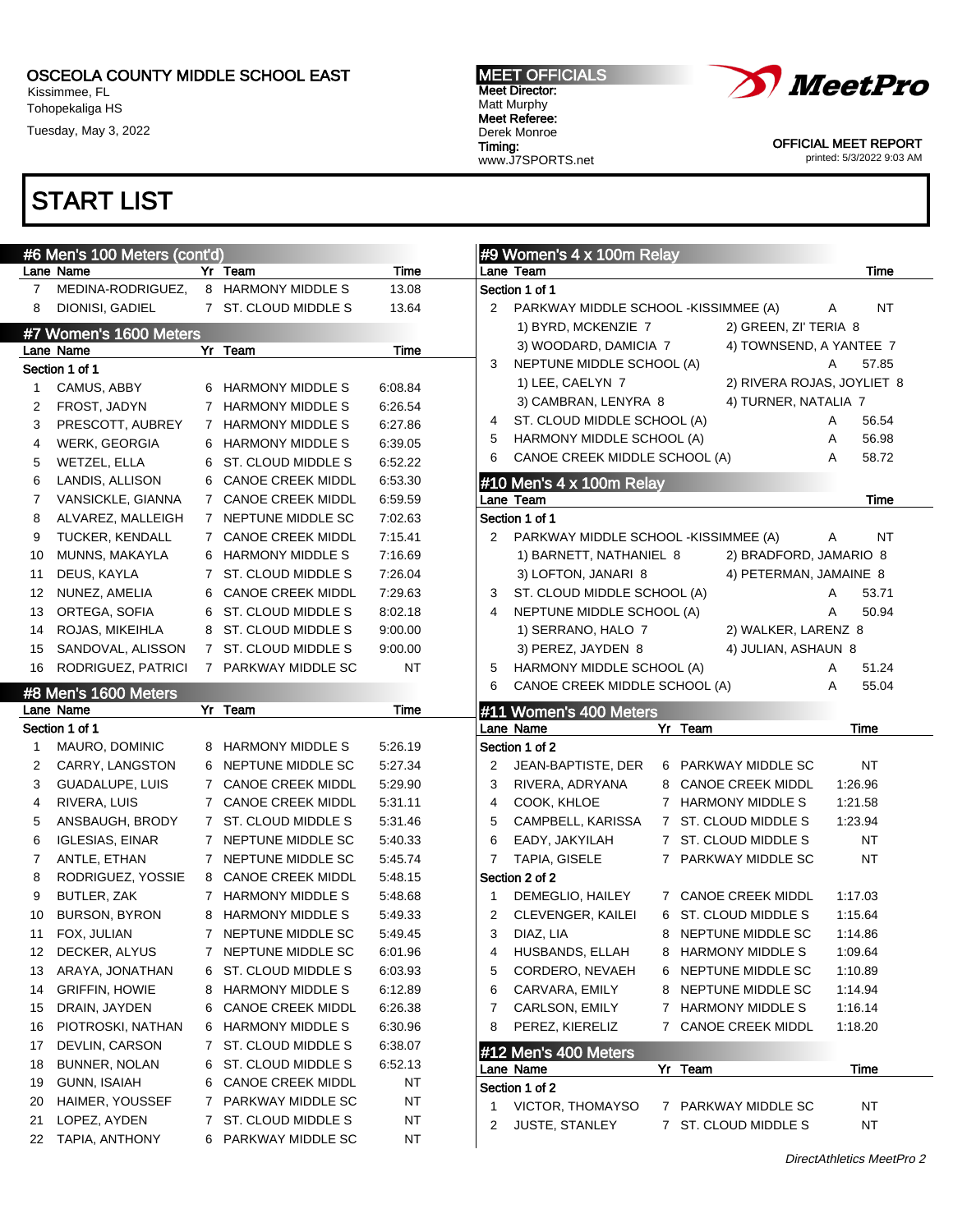Kissimmee, FL Tohopekaliga HS

Tuesday, May 3, 2022

### MEET OFFICIALS Meet Director: Matt Murphy Meet Referee: Derek Monroe Timing: www.J7SPORTS.net



OFFICIAL MEET REPORT printed: 5/3/2022 9:03 AM

|    | #12 Men's 400 Meters (cont'd)     |              |                          |             |    | #14 Men's 800 Meters (cont'd)     |   |                          |           |
|----|-----------------------------------|--------------|--------------------------|-------------|----|-----------------------------------|---|--------------------------|-----------|
|    | Lane Name                         |              | Yr Team                  | Time        |    | Lane Name                         |   | Yr Team                  | Time      |
| 3  | EWALT, SAWYER                     |              | 7 ST. CLOUD MIDDLE S     | 1:17.74     | 6  | FOX, JULIAN                       |   | 7 NEPTUNE MIDDLE SC      | 2:33.82   |
| 4  | RODRIGUEZ, YOSSIE                 | 8            | <b>CANOE CREEK MIDDL</b> | 1:10.80     | 7  | MAURO, DOMINIC                    | 8 | <b>HARMONY MIDDLE S</b>  | 2:33.92   |
| 5  | HERNANDEZ, LUIS                   |              | 8 CANOE CREEK MIDDL      | 1:11.44     | 8  | ANSBAUGH, BRODY                   |   | 7 ST. CLOUD MIDDLE S     | 2:34.68   |
| 6  | ISARAPHANICH, JASO                | 8            | ST. CLOUD MIDDLE S       | NT          | 9  | SELLERS, FABIAN                   |   | 7 HARMONY MIDDLE S       | 2:34.88   |
| 7  | THOMAS, JADEN                     |              | 8 PARKWAY MIDDLE SC      | <b>NT</b>   | 10 | <b>BURSON, BYRON</b>              | 8 | <b>HARMONY MIDDLE S</b>  | 2:35.62   |
|    | Section 2 of 2                    |              |                          |             | 11 | ANTLE, ETHAN                      |   | 7 NEPTUNE MIDDLE SC      | 2:35.68   |
| 1  | GUADALUPE, LUIS                   |              | 7 CANOE CREEK MIDDL      | 1:04.24     | 12 | SANTIAGO, PETER                   | 8 | <b>CANOE CREEK MIDDL</b> | 2:42.38   |
| 2  | ROMERO, JOSEPH                    | 8            | NEPTUNE MIDDLE SC        | 1:01.84     | 13 | TORRES, ALEXANDE                  | 6 | ST. CLOUD MIDDLE S       | 2:43.35   |
| 3  | JULIAN, ASHAUN                    | 8            | NEPTUNE MIDDLE SC        | 59.94       | 15 | <b>WALLS, ETHAN</b>               | 8 | <b>HARMONY MIDDLE S</b>  | 2:47.84   |
| 4  | PETERMAN, JAMAINE                 | 8            | PARKWAY MIDDLE SC        | 54.90       | 16 | FIGUEROA, JUSTIN                  | 6 | ST. CLOUD MIDDLE S       | 2:48.21   |
| 5  | NARANJO, JAKE                     |              | 8 HARMONY MIDDLE S       | 59.41       | 17 | ARAYA, JONATHAN                   | 6 | ST. CLOUD MIDDLE S       | 2:56.00   |
| 6  | FABO, FABIANO                     | 8            | NEPTUNE MIDDLE SC        | 1:01.24     | 18 | BEULER, BRAYDEN                   |   | 7 HARMONY MIDDLE S       | NT        |
| 7  | CORY, BILLY                       | 8            | <b>HARMONY MIDDLE S</b>  | 1:02.54     | 19 | HERNANDEZ, LUIS                   | 8 | <b>CANOE CREEK MIDDL</b> | <b>NT</b> |
| 8  | BENKEN, OLIVER                    |              | 8 HARMONY MIDDLE S       | 1:07.44     | 20 | HAIMER, YOUSSEF                   |   | 7 PARKWAY MIDDLE SC      | <b>NT</b> |
|    | #13 Women's 800 Meters            |              |                          |             | 21 | QUINONES, LUIS                    | 6 | <b>CANOE CREEK MIDDL</b> | <b>NT</b> |
|    | Lane Name                         |              | Yr Team                  | <b>Time</b> | 22 | TAPIA, ANTHONY                    |   | 6 PARKWAY MIDDLE SC      | <b>NT</b> |
|    | Section 1 of 1                    |              |                          |             |    | #15 Women's 200 Meters            |   |                          |           |
| 1  | CORDERO, NEVAEH                   |              | 6 NEPTUNE MIDDLE SC      | 2:53.09     |    | Lane Name                         |   | Yr Team                  | Time      |
| 2  | PRESCOTT, AUBREY                  | 7            | <b>HARMONY MIDDLE S</b>  | 2:55.89     |    | Section 1 of 2                    |   |                          |           |
| 3  | ASHLEY, LILLY                     | $7^{\circ}$  | <b>HARMONY MIDDLE S</b>  | 2:56.78     | 1  | WOODARD, DAMICIA                  |   | 7 PARKWAY MIDDLE SC      | <b>NT</b> |
| 4  | GAMBLE, NAYLAH                    | 6            | NEPTUNE MIDDLE SC        | 2:58.20     | 2  | TAPIA, GISELE                     |   | 7 PARKWAY MIDDLE SC      | <b>NT</b> |
| 5  | CAMUS, ABBY                       | 6            | <b>HARMONY MIDDLE S</b>  | 2:58.53     | 3  | VELEZ, ELIANY                     |   | 7 CANOE CREEK MIDDL      | 33.14     |
| 6  | TIEDEMAN, LILY                    | 8            | <b>HARMONY MIDDLE S</b>  | 3:03.37     | 4  | KASMI, AMEERA                     | 6 | <b>CANOE CREEK MIDDL</b> | 30.81     |
| 7  | RODRIGUEZ, BRIANN                 | 8            | NEPTUNE MIDDLE SC        | 3:04.12     | 5  | MONTIEL, EVELIN                   | 6 | ST. CLOUD MIDDLE S       | 32.44     |
| 8  | RAMOS, NATALYA                    | 7            | NEPTUNE MIDDLE SC        | 3:07.56     | 6  | LORGEAT, SAMARAH                  | 8 | <b>CANOE CREEK MIDDL</b> | 35.21     |
| 9  | DEMEGLIO, HAILEY                  | 7            | <b>CANOE CREEK MIDDL</b> | 3:08.24     | 7  | WILLIAMS, JAMAYLA                 |   | 7 PARKWAY MIDDLE SC      | <b>NT</b> |
| 10 | WETZEL, ELLA                      | 6            | ST. CLOUD MIDDLE S       | 3:09.42     |    | Section 2 of 2                    |   |                          |           |
| 11 | ALVAREZ, MALLEIGH                 | $\mathbf{7}$ | NEPTUNE MIDDLE SC        | 3:09.58     | 1  | TURNER, NATALIA                   |   | 7 NEPTUNE MIDDLE SC      | 30.28     |
| 12 | ROJAS, MIKEIHLA                   | 8            | ST. CLOUD MIDDLE S       | 3:17.69     | 2  | GARY, KEMAURIA                    | 8 | <b>HARMONY MIDDLE S</b>  | 30.22     |
| 13 | LANDIS, ALLISON                   | 6            | <b>CANOE CREEK MIDDL</b> | 3:19.97     | 3  | ROCKNE, EMMERSON                  | 6 | <b>HARMONY MIDDLE S</b>  | 29.44     |
| 14 | TUCKER, KENDALL                   | $7^{\circ}$  | <b>CANOE CREEK MIDDL</b> | 3:22.44     | 4  | BLOODWORH, JADA                   |   | 7 HARMONY MIDDLE S       | 28.11     |
| 15 | VANSICKLE, GIANNA                 | 7            | <b>CANOE CREEK MIDDL</b> | 3:24.21     | 5  | EADY, JAKYILAH                    |   | 7 ST. CLOUD MIDDLE S     | 28.47     |
| 16 | NUNEZ, AMELIA                     |              | 6 CANOE CREEK MIDDL      | 3:37.32     | 6  | CORDERO, NEVAEH                   | 6 | NEPTUNE MIDDLE SC        | 29.78     |
| 17 | ORTEGA, SOFIA                     | 6            | ST. CLOUD MIDDLE S       | 3:41.97     | 7  | YARBROUGH, JALISS                 | 8 | ST. CLOUD MIDDLE S       | 30.24     |
| 18 | DEUS, KAYLA                       |              | 7 ST. CLOUD MIDDLE S     | 3:50.00     | 8  | PENA, DEISHALEE                   | 8 | NEPTUNE MIDDLE SC        | 30.44     |
| 19 | CLEVENGER, KAILEI                 |              | 6 ST. CLOUD MIDDLE S     | NT          |    |                                   |   |                          |           |
| 20 | RODRIGUEZ, PATRICI                | 7            | PARKWAY MIDDLE SC        | NT          |    | #16 Men's 200 Meters<br>Lane Name |   | Yr Team                  | Time      |
| 21 | USSERY, KATE                      |              | 8 HARMONY MIDDLE S       | NT          |    | Section 1 of 2                    |   |                          |           |
|    |                                   |              |                          |             |    | <b>WESTERMAN, MICHA</b>           |   | SR ST. CLOUD MIDDLE S    | NT        |
|    | #14 Men's 800 Meters<br>Lane Name |              | Yr Team                  | Time        | 2  | LOFTON, JABARI                    |   | 8 PARKWAY MIDDLE SC      | <b>NT</b> |
|    | Section 1 of 1                    |              |                          |             | 3  | GOMEZ, JOANDIEL                   |   | 7 CANOE CREEK MIDDL      | 29.54     |
| 1  | TORRES, ELIAS                     |              | 8 NEPTUNE MIDDLE SC      | 2:29.29     | 4  | <b>GRIFFIN, MARKUS</b>            | 8 | <b>CANOE CREEK MIDDL</b> | 28.52     |
| 2  | <b>JUSTE, STANLEY</b>             |              | ST. CLOUD MIDDLE S       | 2:29.63     | 5  | CRUZ, DANIEL                      |   | 7 CANOE CREEK MIDDL      | 28.92     |
| 3  | RIVERA, LUIS                      | $\mathbf{7}$ | <b>CANOE CREEK MIDDL</b> | 2:32.27     | 6  | GUZMAN, MELVIN                    |   | PARKWAY MIDDLE SC        | <b>NT</b> |
| 4  | GORDILS, NICOLAS                  | 7            | 6 NEPTUNE MIDDLE SC      | 2:32.85     | 7  | THOMAS, JADEN                     | 8 | 8 PARKWAY MIDDLE SC      | <b>NT</b> |
| 5  | CARRY, LANGSTON                   |              | 6 NEPTUNE MIDDLE SC      | 2:33.40     |    | Section 2 of 2                    |   |                          |           |
|    |                                   |              |                          |             |    |                                   |   |                          |           |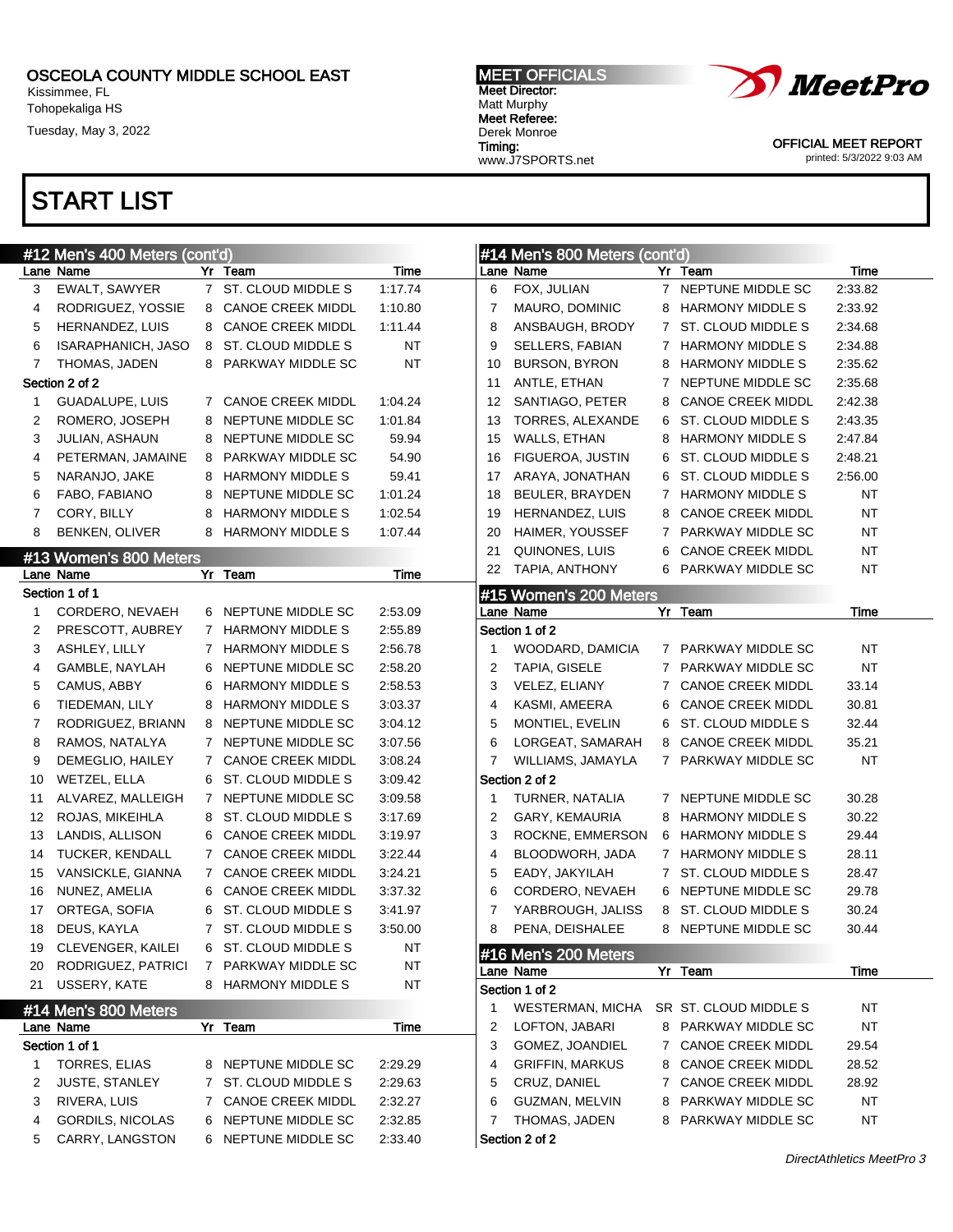Lane Name Yr Team Time 1 RIEDER, JAIRO 8 HARMONY MIDDLE S 27.12 2 ACEVEDO, NICHOLAS 7 ST. CLOUD MIDDLE S 27.00 3 PEREZ, JAYDEN 8 NEPTUNE MIDDLE SC 26.10 4 BURGOS, JORDAN 8 HARMONY MIDDLE S 25.44 5 WALKER, LARENZ 8 NEPTUNE MIDDLE SC 26.04 6 PAGAN, JOSIAH 6 HARMONY MIDDLE S 26.34 7 SERRANO, HALO 7 NEPTUNE MIDDLE SC 27.04 8 SALCE, VICTOR 8 ST. CLOUD MIDDLE S 27.53

Lane Team Time

1 ST. CLOUD MIDDLE SCHOOL (A) A 5:30.50 2 HARMONY MIDDLE SCHOOL (A) A 4:56.85 3 NEPTUNE MIDDLE SCHOOL (A) A 5:03.62 1) MARINO, ALYSSA 8 2) URBAN, TRINITY 8 3) RIVERA, EVANA 8 4) DIAZ, LIA 8

Kissimmee, FL Tohopekaliga HS

Tuesday, May 3, 2022

# START LIST

#16 Men's 200 Meters (cont'd)

#17 Women's 4 x 400m Relay

Section 1 of 1

MEET OFFICIALS Meet Director: Matt Murphy Meet Referee: Derek Monroe Timing:



OFFICIAL MEET REPORT printed: 5/3/2022 9:03 AM

|                | Lane Name                               |             | Yr Team                               | Mark              |
|----------------|-----------------------------------------|-------------|---------------------------------------|-------------------|
|                | Flight 1 of 1                           |             |                                       |                   |
| 1              | VARGO, ALYSSA                           |             | 8 HARMONY MIDDLE S                    | ΝM                |
| 2              | HSU, SKYLAR                             | $7^{\circ}$ | ST. CLOUD MIDDLE S                    | ΝM                |
| 3              | VICKERS, SAMANTHA                       |             | 7 HARMONY MIDDLE S                    | ΝM                |
| 4              | DEMEGLIO, HAILEY                        |             | 7 CANOE CREEK MIDDL                   | 1.07m             |
| 5              | NOPPER, PAYTYN                          |             | 6 CANOE CREEK MIDDL                   | 1.22m             |
| 6              | THOMPSON, JULIANA                       |             | 6 ST. CLOUD MIDDLE S                  | 1.22m             |
| 7              | CARVARA, EMILY                          | 8           | NEPTUNE MIDDLE SC                     | 1.25m             |
| 8              | PENA, DEISHALEE                         |             | 8 NEPTUNE MIDDLE SC                   | 1.25m             |
| 9              | CORDERO, NEVAEH                         |             | 6 NEPTUNE MIDDLE SC                   | 1.30 <sub>m</sub> |
| 10             | HUSBANDS, ELLAH                         |             | 8 HARMONY MIDDLE S                    | 1.32m             |
| 11             | EADY, JAKYILAH                          |             | 7 ST. CLOUD MIDDLE S                  | 1.37m             |
|                | #21 Men's Long Jump                     |             |                                       |                   |
|                | Lane Name                               |             | Yr Team                               | Mark              |
|                | Flight 1 of 1                           |             |                                       |                   |
| 1              | THOMAS, JADEN                           |             | 8 PARKWAY MIDDLE SC                   | ΝM                |
| 2              | HARRIS, DASHAWN                         | 6           | ST. CLOUD MIDDLE S                    | ΝM                |
| 3              | LOFTON, JABARI                          |             | 8 PARKWAY MIDDLE SC                   | ΝM                |
| 4              | ROMAN, JEZDIEL                          |             | 6 CANOE CREEK MIDDL                   | ΝM                |
| 5              | BRADFORD, JAMARIO                       |             | 8 PARKWAY MIDDLE SC                   | ΝM                |
| 6              | RIVERA, LUIS                            | 7           | <b>CANOE CREEK MIDDL</b>              | ΝM                |
| 7              | SANTIAGO, PETER                         |             | 8 CANOE CREEK MIDDL                   | 4.04m             |
| 8              | TORRES, ELIAS                           | 8           | NEPTUNE MIDDLE SC                     | 4.45m             |
| 9              | ROBB, BRYCSEN                           |             | 6 HARMONY MIDDLE S                    | 4.58m             |
| 10             | PAGAN, JOSIAH                           |             | 6 HARMONY MIDDLE S                    | 4.94m             |
| 11             | JULIAN, ASHAUN                          |             | 8 NEPTUNE MIDDLE SC                   | 4.96m             |
| 12             | WALKER, LARENZ                          |             | 8 NEPTUNE MIDDLE SC                   | 5.08m             |
| 13             | MEDINA-RODRIGUEZ, 8 HARMONY MIDDLE S    |             |                                       | 5.21m             |
| 14             | SANTINI, ETHAN                          |             | 8 ST. CLOUD MIDDLE S                  | 5.22m             |
|                | #22 Women's Long Jump                   |             |                                       |                   |
|                | Lane Name                               |             | Yr Team                               | Mark              |
|                | Flight 1 of 1                           |             |                                       |                   |
| $\mathbf{1}$   | MCMILLIAN, NATALIA 7 ST. CLOUD MIDDLE S |             |                                       | NM                |
| 2              |                                         |             | TOWNSEND, A YANTE 7 PARKWAY MIDDLE SC | NM                |
| 3              | PEREZ, KIERELIZ                         |             | 7 CANOE CREEK MIDDL                   | ΝM                |
| 4              | DIAZ, LIA                               | 8           | NEPTUNE MIDDLE SC                     | 3.37 <sub>m</sub> |
| 5              | LORGEAT, SAMARAH                        | 8           | <b>CANOE CREEK MIDDL</b>              | 3.44m             |
| 6              | RIVERA, ADRYANA                         | 8           | <b>CANOE CREEK MIDDL</b>              | 3.52m             |
| $\overline{7}$ | BELL, CHAVORIA                          | 8           | ST. CLOUD MIDDLE S                    | 3.84m             |
| 8              | TURNER, NATALIA                         | 7           | NEPTUNE MIDDLE SC                     | 3.92 <sub>m</sub> |
| 9              | PENA, DEISHALEE                         | 8           | NEPTUNE MIDDLE SC                     | 4.06m             |
| 10             | EADY, JAKYILAH                          | 7           | ST. CLOUD MIDDLE S                    | 4.11m             |
| 11             | BRACY, KAIA                             | 8           | HARMONY MIDDLE S                      | 4.16m             |
| 12             | BLOODWORH, JADA                         | 7           | <b>HARMONY MIDDLE S</b>               | 4.50m             |
| 13             | VARGO, ALYSSA                           | 8           | <b>HARMONY MIDDLE S</b>               | 4.65m             |
|                |                                         |             |                                       |                   |

# **H**#20 Women's High Jump www.J7SPORTS.net

| 4           | CANOE CREEK MIDDLE SCHOOL (A) |                |                          | A | 5:31.43     |
|-------------|-------------------------------|----------------|--------------------------|---|-------------|
|             | #18 Men's 4 x 400m Relay      |                |                          |   |             |
|             | Lane Team                     |                |                          |   | Time        |
|             | Section 1 of 1                |                |                          |   |             |
| 5           | CANOE CREEK MIDDLE SCHOOL (A) |                |                          | А | 4:36.42     |
| 6           | NEPTUNE MIDDLE SCHOOL (A)     |                |                          | А | 4:17.41     |
|             | 1) ROMERO, JOSEPH 8           |                | 2) ZAMOR, JACOB 7        |   |             |
|             | 3) IGLESIAS, EINAR 7          |                | 4) FABO, FABIANO 8       |   |             |
| $7^{\circ}$ | HARMONY MIDDLE SCHOOL (A)     |                |                          | A | 4:26.33     |
| 8           | ST. CLOUD MIDDLE SCHOOL (A)   |                |                          | A | 4:37.93     |
|             | #19 Men's High Jump           |                |                          |   |             |
|             | Lane Name                     | Yr             | Team                     |   | <b>Mark</b> |
|             | Flight 1 of 1                 |                |                          |   |             |
| 1           | DOUGLAS, JAKOB                | 6              | <b>CANOE CREEK MIDDL</b> |   | <b>NM</b>   |
| 2           | ROMAN, JEZDIEL                | 6              | <b>CANOE CREEK MIDDL</b> |   | <b>NM</b>   |
| 3           | PETERMAN, JAMAINE             | 8              | PARKWAY MIDDLE SC        |   | <b>NM</b>   |
| 4           | <b>GUNN, ISAIAH</b>           | 6              | <b>CANOE CREEK MIDDL</b> |   | 1.22m       |
| 5           | SCHWARZ, ANTHONY              | 8              | <b>HARMONY MIDDLE S</b>  |   | 1.27m       |
| 6           | <b>JUSTE, STANLEY</b>         | 7              | ST. CLOUD MIDDLE S       |   | 1.32m       |
| 7           | MAURO, DOMINIC                | 8              | <b>HARMONY MIDDLE S</b>  |   | 1.42m       |
| 8           | ROBB, BRYCSEN                 | 6              | <b>HARMONY MIDDLE S</b>  |   | 1.42m       |
| 9           | ANTLE, ETHAN                  | $\overline{7}$ | NEPTUNE MIDDLE SC        |   | 1.47m       |
| 10          | SANTINI, ETHAN                | 8              | ST. CLOUD MIDDLE S       |   | 1.52m       |
| 11          | TORRES, ELIAS                 | 8              | NEPTUNE MIDDLE SC        |   | 1.57m       |
| 12          | FABO, FABIANO                 | 8              | NEPTUNE MIDDLE SC        |   | 1.60m       |
|             |                               |                |                          |   |             |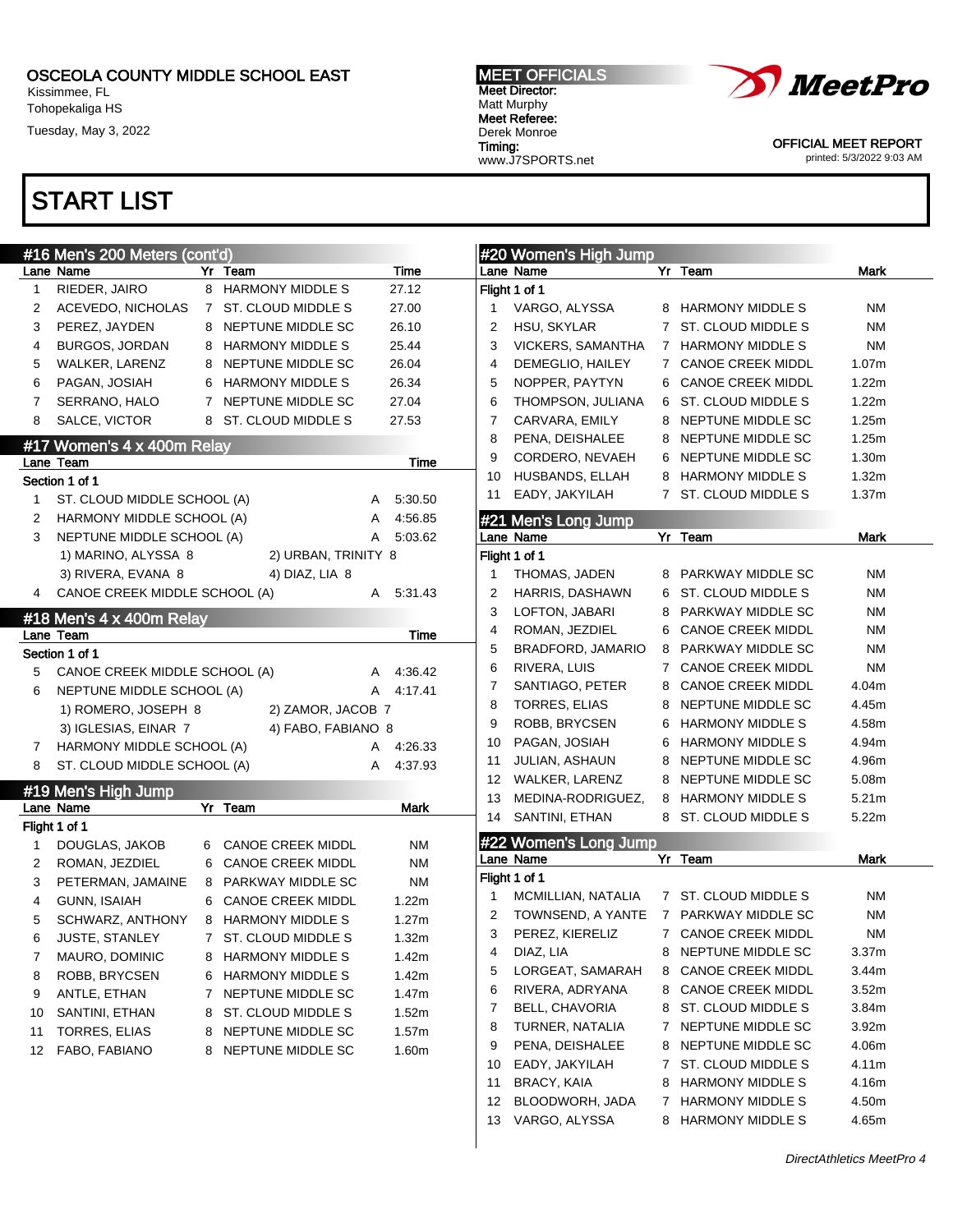Kissimmee, FL Tohopekaliga HS

Tuesday, May 3, 2022

### MEET OFFICIALS Meet Director: Matt Murphy Meet Referee: Derek Monroe Timing:

www.J7SPORTS.net



OFFICIAL MEET REPORT printed: 5/3/2022 9:03 AM

|    | #23 Men's Triple Jump              |              |                          |             |                | #26 Women's Shot Put            |             |                                                     |           |
|----|------------------------------------|--------------|--------------------------|-------------|----------------|---------------------------------|-------------|-----------------------------------------------------|-----------|
|    | Lane Name                          |              | Yr Team                  | Mark        |                | Lane Name                       |             | Yr Team                                             | Mark      |
|    | Flight 1 of 1                      |              |                          |             |                | Flight 1 of 1                   |             |                                                     |           |
| 1  | ROMAN, JEZDIEL                     |              | 6 CANOE CREEK MIDDL      | ΝM          | -1             | JULIEN, STEPHANIE               | 8           | PARKWAY MIDDLE SC                                   | <b>NM</b> |
| 2  | VICTOR, THOMAYSO                   | 7            | PARKWAY MIDDLE SC        | NM          | $\overline{2}$ | CONLEY, KAYLIE                  | 8           | <b>HARMONY MIDDLE S</b>                             | <b>NM</b> |
| 3  | THOMPSON, JEDIDIA                  |              | 7 ST. CLOUD MIDDLE S     | ΝM          | 3              | JEAN-BAPTISTE, DER              | 6           | <b>PARKWAY MIDDLE SC</b>                            | <b>NM</b> |
| 4  | HAIMER, YOUSSEF                    | $\mathbf{7}$ | PARKWAY MIDDLE SC        | ΝM          | 4              | REINOSO, ASHLEY                 | 6           | <b>CANOE CREEK MIDDL</b>                            | 7.39m     |
| 5  | FABO, FABIANO                      | 8            | NEPTUNE MIDDLE SC        | ΝM          | 5              | MURRAY, AUBURN                  | 8           | ST. CLOUD MIDDLE S                                  | 7.54m     |
| 6  | PARACHE, JON                       | 7            | <b>CANOE CREEK MIDDL</b> | ΝM          | 6              | SORROUGH, KINZIE                |             | 7 HARMONY MIDDLE S                                  | 8.46m     |
| 7  | RIVERA, LUIS                       | 7            | <b>CANOE CREEK MIDDL</b> | 7.39m       | 7              | <b>WILLIAMS, ISA</b>            | 8           | <b>CANOE CREEK MIDDL</b>                            | 8.48m     |
| 8  | EWALT, SAWYER                      | 7            | ST. CLOUD MIDDLE S       | 8.94m       | 8              | CASTELLUCCI, MADIS              | 7           | ST. CLOUD MIDDLE S                                  | 8.61m     |
| 9  | <b>GRIFFIN, HOWIE</b>              | 8            | <b>HARMONY MIDDLE S</b>  | 9.12m       | 9              | FLAHERTY, BROOKE                |             | 8 NEPTUNE MIDDLE SC                                 | 8.69m     |
| 10 | ROBB, BRYCSEN                      | 6            | <b>HARMONY MIDDLE S</b>  | 9.18m       | 10             | FROST, AUTUMN                   |             | 7 ST. CLOUD MIDDLE S                                | 8.92m     |
| 11 | <b>JUSTE, STANLEY</b>              | 7            | ST. CLOUD MIDDLE S       | 9.23m       | 11             | <b>BERRIOS, SYANI</b>           | 7           | <b>CANOE CREEK MIDDL</b>                            | 9.05m     |
| 12 | PAGAN, JOSIAH                      | 6            | <b>HARMONY MIDDLE S</b>  | 9.57m       | 12             | RIVERA, EVANA                   | 8           | NEPTUNE MIDDLE SC                                   | 9.86m     |
| 13 | <b>TORRES, ELIAS</b>               | 8            | NEPTUNE MIDDLE SC        | 10.02m      | 13             | ASLAN, EMERSON                  | 8           | <b>HARMONY MIDDLE S</b>                             | 10.73m    |
| 14 | ANTLE, ETHAN                       |              | 7 NEPTUNE MIDDLE SC      | 10.05m      | 14             | MCCALL, KIARRA                  |             | 8 NEPTUNE MIDDLE SC                                 | 14.33m    |
|    | #24 Women's Triple Jump            |              |                          |             |                | #27 Men's Discus                |             |                                                     |           |
|    | Lane Name                          |              | Yr Team                  | Mark        |                | Lane Name                       |             | Yr Team                                             | Mark      |
|    | Flight 1 of 1                      |              |                          |             |                | Flight 1 of 1                   |             |                                                     |           |
| -1 | CORDERO, NEVAEH                    |              | 6 NEPTUNE MIDDLE SC      | NM          | -1             | POLITE, KADEN                   | 8           | PARKWAY MIDDLE SC                                   | <b>NM</b> |
| 2  | PENA, DEISHALEE                    |              | 8 NEPTUNE MIDDLE SC      | <b>NM</b>   | 2              | SANCHEZ, EVAN                   | 6           | <b>CANOE CREEK MIDDL</b>                            | 16.34m    |
| 3  | THOMPSON, JULIANA                  |              | 6 ST. CLOUD MIDDLE S     | 6.29m       | 3              | COPELAND, JADEN                 | 8           | ST. CLOUD MIDDLE S                                  | 16.36m    |
| 4  | HSU, SKYLAR                        | $7^{\circ}$  | ST. CLOUD MIDDLE S       | 6.98m       | 4              | WALD, ABEL                      | $7^{\circ}$ | ST. CLOUD MIDDLE S                                  | 21.97m    |
| 5  | RIVERA, ADRYANA                    |              | 8 CANOE CREEK MIDDL      | 7.11m       | 5              | PETIT-FRERE, EZER               |             | 7 HARMONY MIDDLE S                                  | 23.16m    |
| 6  | LORGEAT, SAMARAH                   | 8            | <b>CANOE CREEK MIDDL</b> | 7.27m       | 6              | EALY, MAKHI                     | 8           | ST. CLOUD MIDDLE S                                  | 24.38m    |
| 7  | DEMEGLIO, HAILEY                   | $7^{\circ}$  | <b>CANOE CREEK MIDDL</b> | 7.57m       | 7              | COCKCROFT, JUDE                 | 6           | NEPTUNE MIDDLE SC                                   | 25.44m    |
| 8  | CARVARA, EMILY                     |              | 8 NEPTUNE MIDDLE SC      | 7.83m       | 8              | <b>GRIFFIN, MARKUS</b>          | 8           | <b>CANOE CREEK MIDDL</b>                            | 26.02m    |
| 9  | BLOODWORH, JADA                    | 7            | <b>HARMONY MIDDLE S</b>  | 8.24m       | 9              | WELLS, RYAN                     | 8           | <b>HARMONY MIDDLE S</b>                             | 26.61m    |
| 10 | ASHLEY, LILLY                      | 7            | <b>HARMONY MIDDLE S</b>  | 8.36m       | 10             | HOWES, HINTON                   | 8           | <b>CANOE CREEK MIDDL</b>                            | 27.06m    |
| 11 | <b>BELL, CHAVORIA</b>              | 8            | ST. CLOUD MIDDLE S       | 8.75m       | 11             | <b>BROWN, KALEB</b>             | 8           | NEPTUNE MIDDLE SC                                   | 27.21m    |
| 12 | HUSBANDS, ELLAH                    |              | 8 HARMONY MIDDLE S       | 8.88m       | 12             | MEDINA-RODRIGUEZ,               | 8           | <b>HARMONY MIDDLE S</b>                             | 29.68m    |
|    |                                    |              |                          |             | 13             | PEREZ, JAYDEN                   |             | 8 NEPTUNE MIDDLE SC                                 | 29.82m    |
|    | #25 Men's Shot Put<br>Lane Name    |              | Yr Team                  | <b>Mark</b> |                |                                 |             |                                                     |           |
|    | Flight 1 of 1                      |              |                          |             |                | #28 Women's Discus<br>Lane Name |             | Yr Team                                             | Mark      |
| 1  | POLITE, KADEN                      | 8            | PARKWAY MIDDLE SC        | ΝM          |                | Flight 1 of 1                   |             |                                                     |           |
| 2  | SANCHEZ, EVAN                      |              | 6 CANOE CREEK MIDDL      | 7.28m       | -1             | JULIEN, STEPHANIE               |             | 8 PARKWAY MIDDLE SC                                 | ΝM        |
| 3  | COPELAND, JADEN                    | 8            | ST. CLOUD MIDDLE S       | 7.52m       | 2              | CASTELLUCCI, MADIS              | 7           | ST. CLOUD MIDDLE S                                  | 13.50m    |
| 4  | WALD, ABEL                         | 7            | ST. CLOUD MIDDLE S       | 8.38m       | 3              | MURRAY, AUBURN                  | 8           | ST. CLOUD MIDDLE S                                  | 14.01m    |
| 5  | HOWES, HINTON                      | 8            | <b>CANOE CREEK MIDDL</b> | 8.61m       | 4              | REINOSO, ASHLEY                 | 6           | <b>CANOE CREEK MIDDL</b>                            | 14.86m    |
| 6  | EALY, MAKHI                        | 8            | ST. CLOUD MIDDLE S       | 9.25m       | 5              | FROST, AUTUMN                   | 7           | ST. CLOUD MIDDLE S                                  | 18.22m    |
| 7  | PETIT-FRERE, EZER                  | 7            | <b>HARMONY MIDDLE S</b>  | 9.76m       | 6              | RIVERA, EVANA                   | 8           | NEPTUNE MIDDLE SC                                   | 18.84m    |
| 8  | <b>GRIFFIN, MARKUS</b>             | 8            | <b>CANOE CREEK MIDDL</b> | 10.24m      | 7              | CONLEY, KAYLIE                  | 8           | <b>HARMONY MIDDLE S</b>                             | 18.92m    |
| 9  | MEDINA-RODRIGUEZ,                  | 8            | <b>HARMONY MIDDLE S</b>  | 10.31m      | 8              | WILLIAMS, ISA                   | 8           | <b>CANOE CREEK MIDDL</b>                            | 18.98m    |
|    |                                    |              | <b>HARMONY MIDDLE S</b>  |             |                |                                 |             | NEPTUNE MIDDLE SC                                   |           |
| 10 | WELLS, RYAN<br><b>BROWN, KALEB</b> | 8            | NEPTUNE MIDDLE SC        | 10.59m      | 9              | MCCALL, KIARRA                  | 8           |                                                     | 19.30m    |
| 11 |                                    | 8            |                          | 10.67m      | 10             | <b>FLAHERTY, BROOKE</b>         | 8           | NEPTUNE MIDDLE SC                                   | 19.47m    |
| 12 | COCKCROFT, JUDE                    | 6            | NEPTUNE MIDDLE SC        | 11.04m      | 11             | BERRIOS, SYANI                  | 7           | <b>CANOE CREEK MIDDL</b><br><b>HARMONY MIDDLE S</b> | 20.52m    |
| 13 | PEREZ, JAYDEN                      |              | 8 NEPTUNE MIDDLE SC      | 11.15m      | 12             | ASLAN, EMERSON                  | 8           |                                                     | 21.08m    |